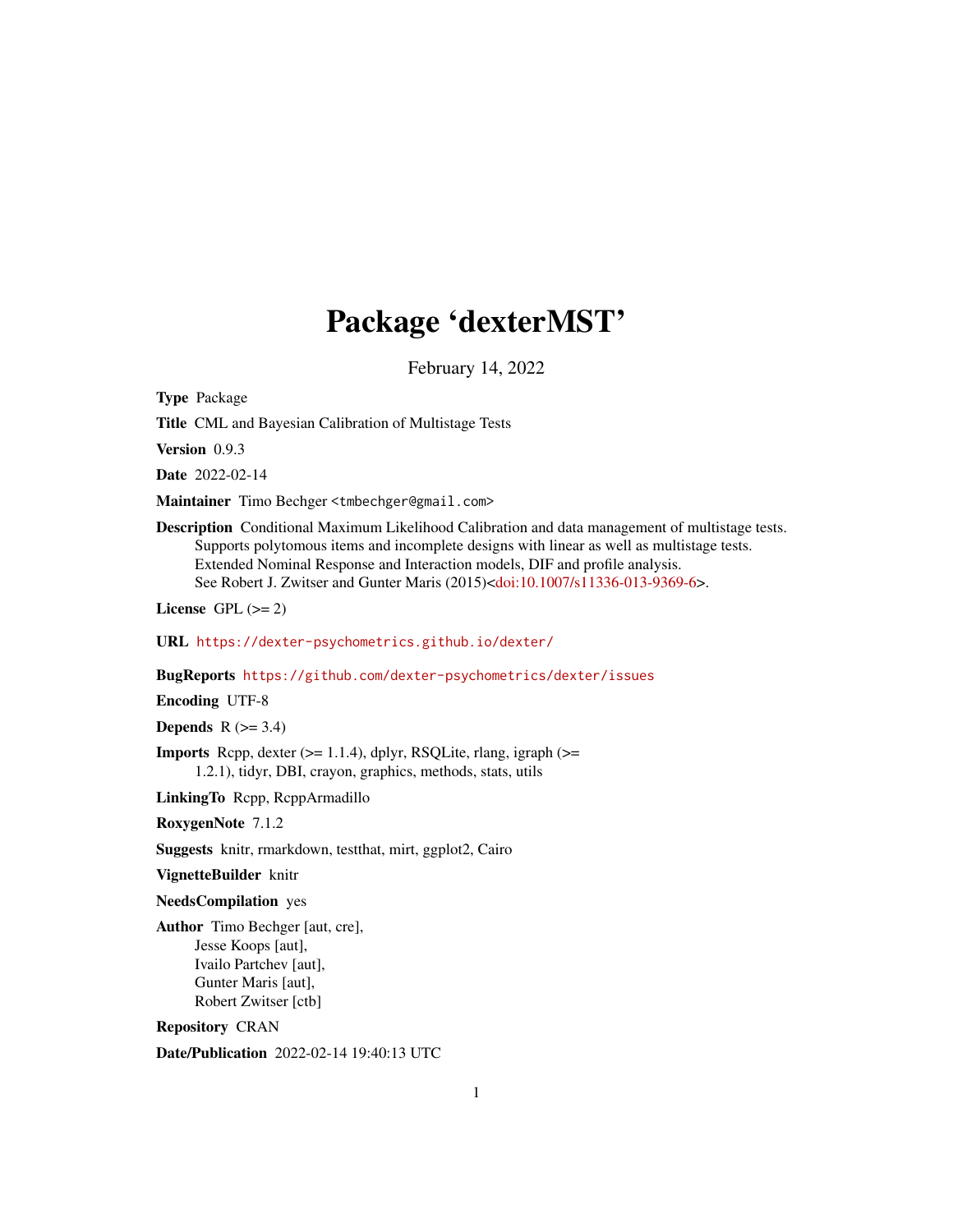# <span id="page-1-0"></span>R topics documented:

|       |                                                                                                               | -6 |
|-------|---------------------------------------------------------------------------------------------------------------|----|
|       |                                                                                                               |    |
|       |                                                                                                               |    |
|       |                                                                                                               |    |
|       |                                                                                                               |    |
|       |                                                                                                               |    |
|       |                                                                                                               |    |
|       |                                                                                                               |    |
|       |                                                                                                               |    |
|       |                                                                                                               |    |
|       | $import\_from\_dexter \ldots \ldots \ldots \ldots \ldots \ldots \ldots \ldots \ldots \ldots \ldots \ldots 14$ |    |
|       |                                                                                                               |    |
|       |                                                                                                               |    |
|       |                                                                                                               |    |
|       |                                                                                                               |    |
|       |                                                                                                               |    |
|       |                                                                                                               |    |
| Index |                                                                                                               | 19 |

dexterMST-package *DexterMST: CML calibration and data management for multi stage tests*

#### Description

DexterMST is a generalization of the most important functionality in dexter to multi stage tests. Function names are typically the same as in dexter with '\_mst' added. CML calibration of real life mst tests is tricky, especially if one considers the need to condition on the design in combination with data selections and corrections of key errors. DexterMST aims to handle these things automatically and protect the user from making mistakes by working from a local database which enforces some restrictions.

# Details

The main features are:

- project databases providing a structure for storing data about persons, items, responses and booklets.
- CML calibration of the extended nominal response model and interaction model.

To learn more about dexterMST, start with the vignette: 'vignette('dexterMST',package='dexterMST')'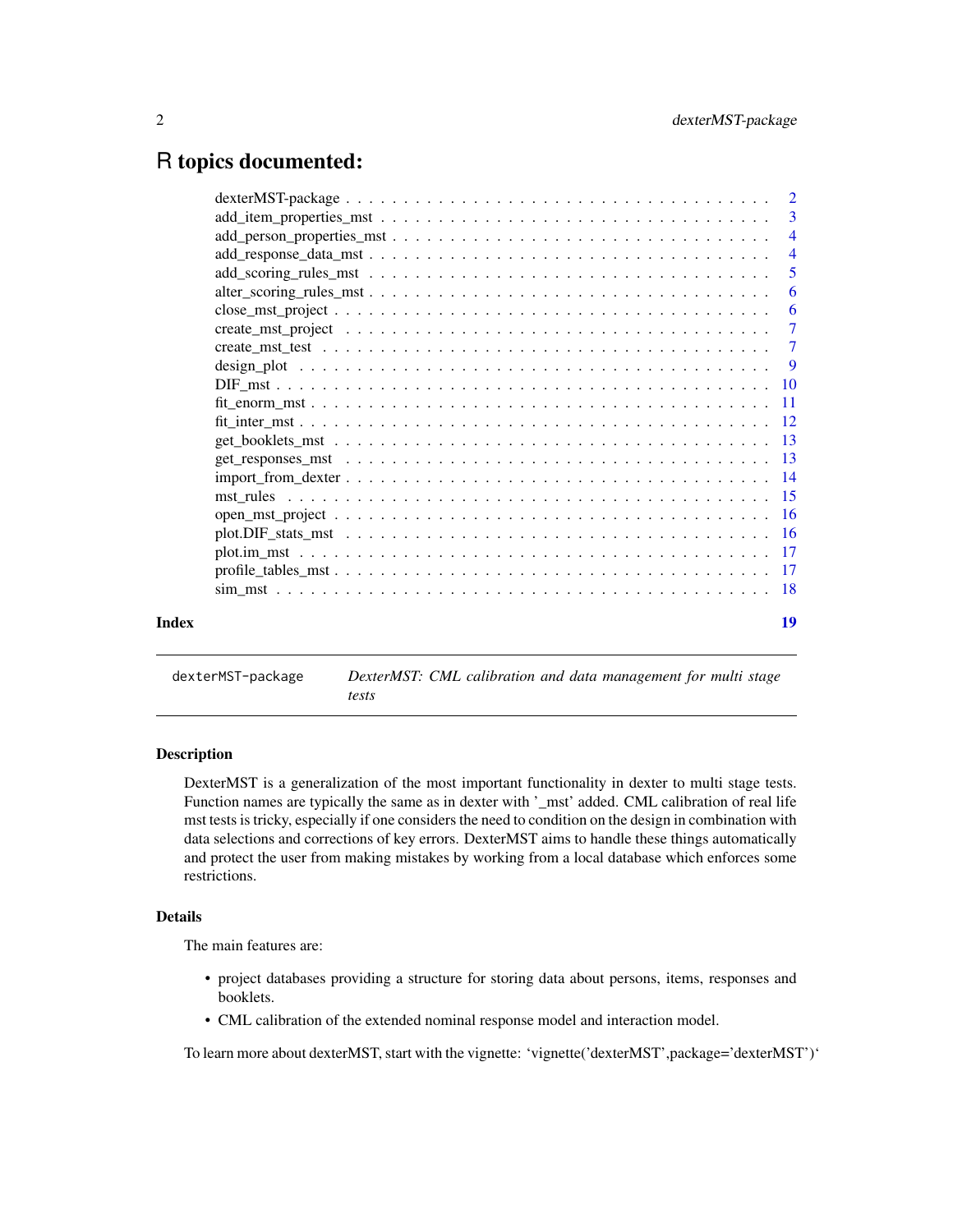# <span id="page-2-0"></span>Author(s)

Maintainer: Timo Bechger <tmbechger@gmail.com>

Authors:

- Jesse Koops
- Ivailo Partchev
- Gunter Maris

Other contributors:

• Robert Zwitser [contributor]

# See Also

Useful links:

- <https://dexter-psychometrics.github.io/dexter/>
- Report bugs at <https://github.com/dexter-psychometrics/dexter/issues>

add\_item\_properties\_mst

*Add item properties to an dextermst project*

# Description

Add item properties to an dextermst project

#### Usage

```
add_item_properties_mst(db, item_properties)
```
#### Arguments

db dexterMST project database

item\_properties

data.frame with a column item\_id and other columns containing the item properties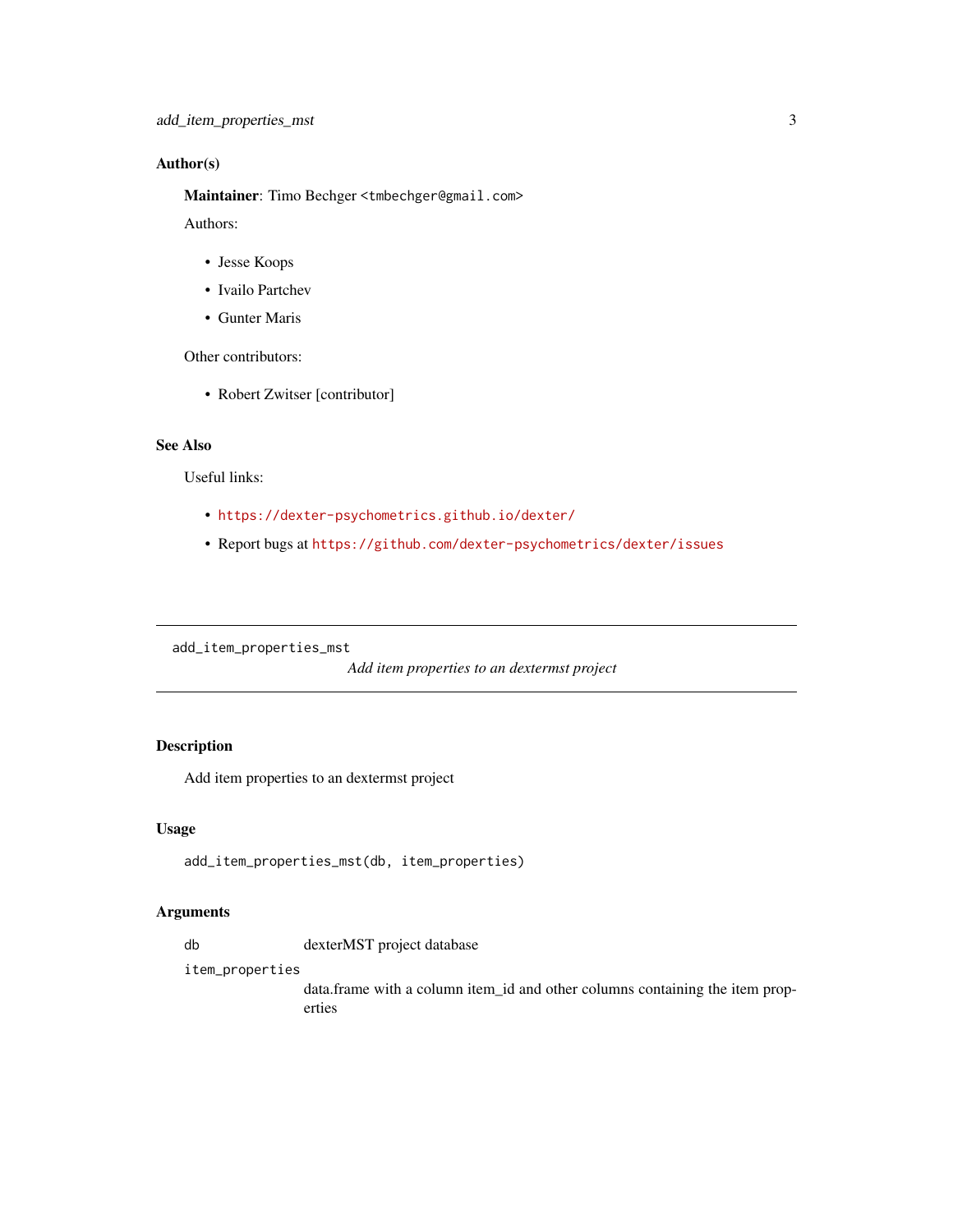<span id="page-3-0"></span>add\_person\_properties\_mst

*Add person properties to a mst project*

#### Description

Add person properties to a mst project

#### Usage

add\_person\_properties\_mst(db, person\_properties)

#### Arguments

db dextermst project database

person\_properties

data.frame with a column person\_id and other columns containing the person properties

<span id="page-3-1"></span>add\_response\_data\_mst *Add multistage response data*

# Description

Multistage response data can be entered in long format for one or multiple booklets simultaneously or in wide format one booklet at a time.

### Usage

```
add_response_data_mst(db, rsp_data, auto_add_unknown_rules = FALSE)
add_booklet_mst(
  db,
 booklet_data,
 test_id,
 booklet_id,
  auto_add_unknown_rules = FALSE
\mathcal{E}
```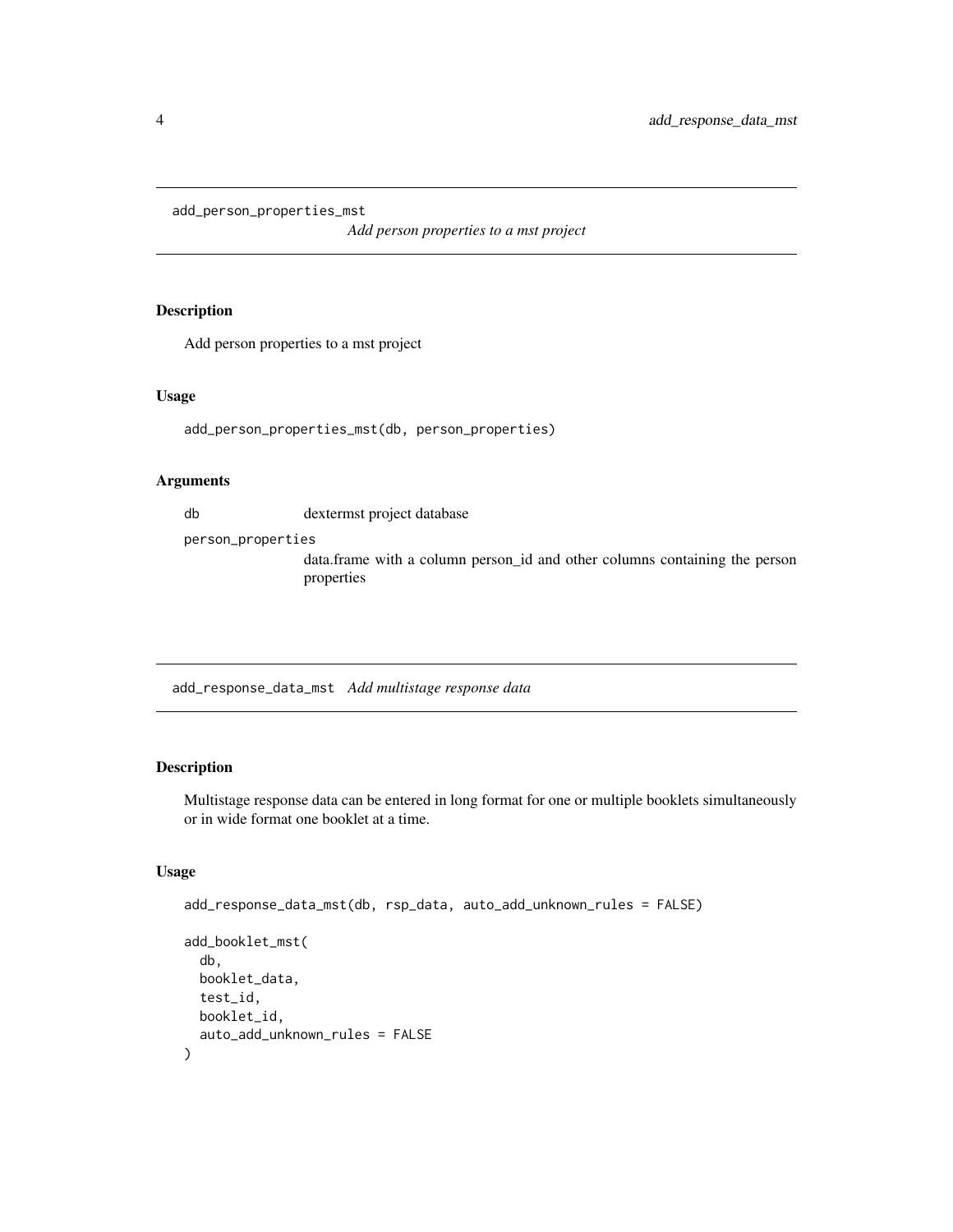# <span id="page-4-0"></span>Arguments

| db                     | a dextermst db handle                                                                                                                                                                                                        |
|------------------------|------------------------------------------------------------------------------------------------------------------------------------------------------------------------------------------------------------------------------|
| rsp_data               | data.frame with columns (person_id, test_id, booklet_id, item_id, response)                                                                                                                                                  |
| auto_add_unknown_rules |                                                                                                                                                                                                                              |
|                        | if FALSE, unknown responses (i.e. not defined in the scoring rules) will gen-<br>erate an error and the function will abort. If TRUE unknown responses will be<br>automatically added to the scoring rules with a score of 0 |
| booklet_data           | data. frame with a column person_id and other columns which names correspond<br>to item id's                                                                                                                                 |
| test_id                | id of a test known in the database                                                                                                                                                                                           |
| booklet_id             | id of a booklet known in the database                                                                                                                                                                                        |

# Details

Users familiar with dexter might expect to be able to enter new booklets here. Because mst tests have a more complicated design that cannot be (easily) derived from the data, in dexterMST the test designs have to be entered beforehand.

# See Also

[create\\_mst\\_test](#page-6-1)

add\_scoring\_rules\_mst *add scoring rules to an mst project*

# Description

add scoring rules to an mst project

# Usage

```
add_scoring_rules_mst(db, rules)
```

| db    | a dextermst db connection                                                                                   |
|-------|-------------------------------------------------------------------------------------------------------------|
| rules | dataframe (item_id, response, item_score), listing all permissible responses to<br>an item and their scores |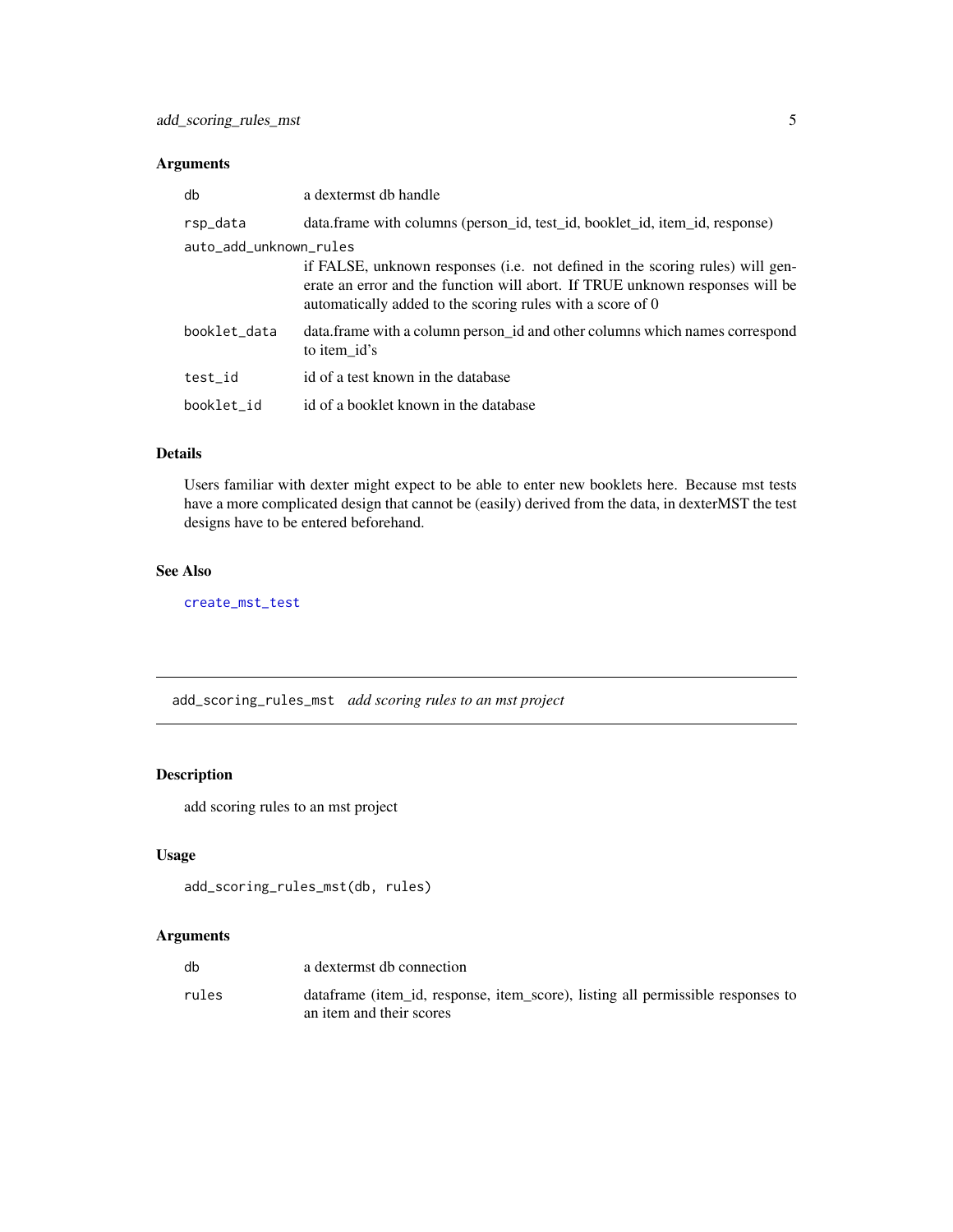```
alter_scoring_rules_mst
```
*alter scoring rules in an mst project*

# Description

It is only possible to change item\_scores for existing items and responses through this function. Scoring rules can only be changed for items that are in the last module of a (mst) test.

# Usage

alter\_scoring\_rules\_mst(db, rules)

# Arguments

| db    | a dextermst db connection                              |
|-------|--------------------------------------------------------|
| rules | data.frame (item_id, response, item_score), see dexter |

close\_mst\_project *Close an mst project*

# Description

Close an mst project

# Usage

```
close_mst_project(db)
```
# Arguments

db dextermst project db connection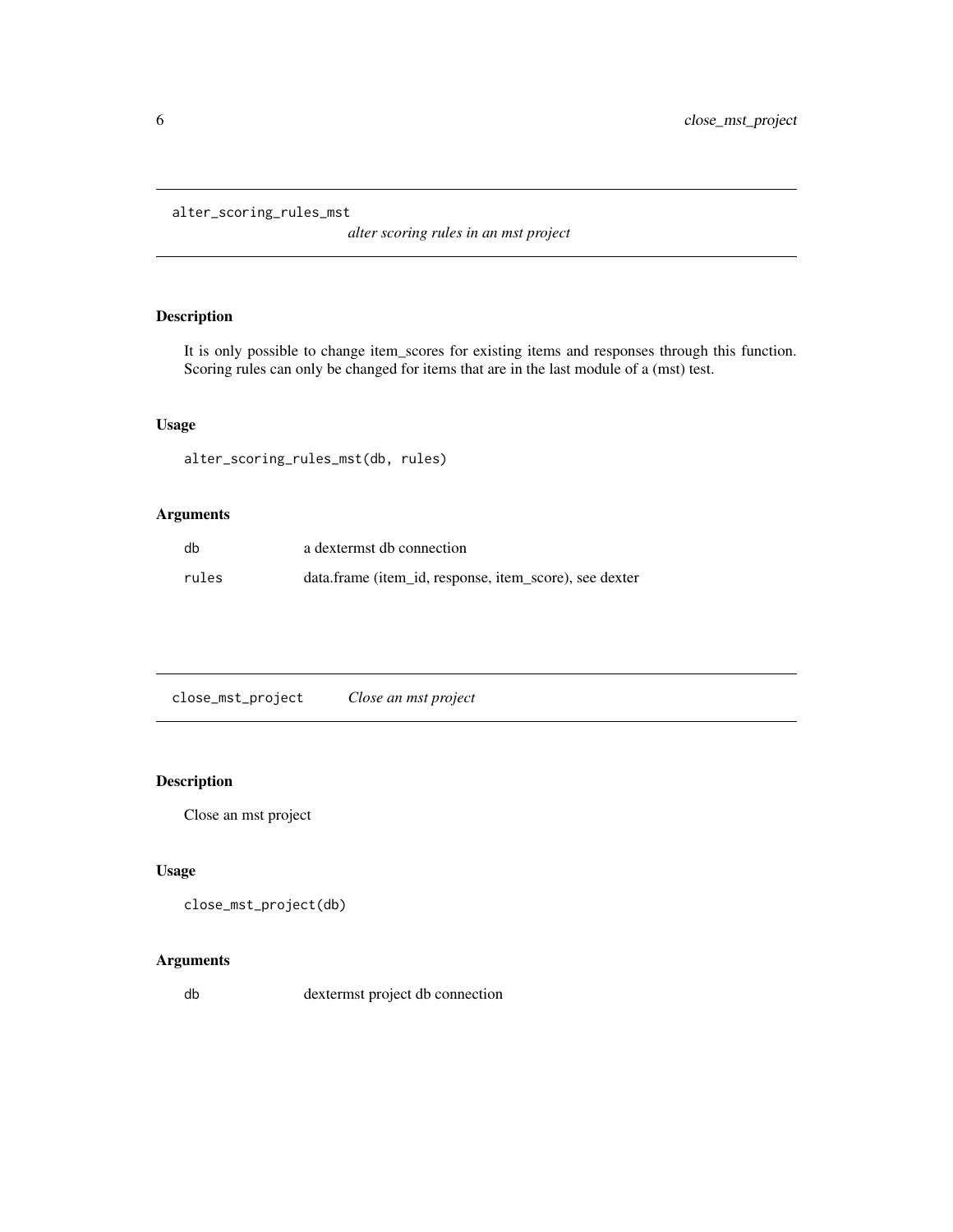<span id="page-6-2"></span><span id="page-6-0"></span>create\_mst\_project *create a new (empty) mst project*

# Description

create a new (empty) mst project

# Usage

```
create_mst_project(pth)
```
# Arguments

pth path and filename to save project file

# Value

handle to project database

<span id="page-6-1"></span>create\_mst\_test *Define a new multi stage test*

# Description

Before you can enter data, dexterMST needs to know the design of your test.

# Usage

```
create_mst_test(
  db,
  test_design,
  routing_rules,
  test_id,
  routing = c("all", "last")
)
```

| db            | output of open_mst_project or create_mst_project          |
|---------------|-----------------------------------------------------------|
| test_design   | data.frame with columns item_id, module_id, item_position |
| routing_rules | output of mst_rules                                       |
| test_id       | id of the mst test                                        |
| routing       | all or last routing (see details)                         |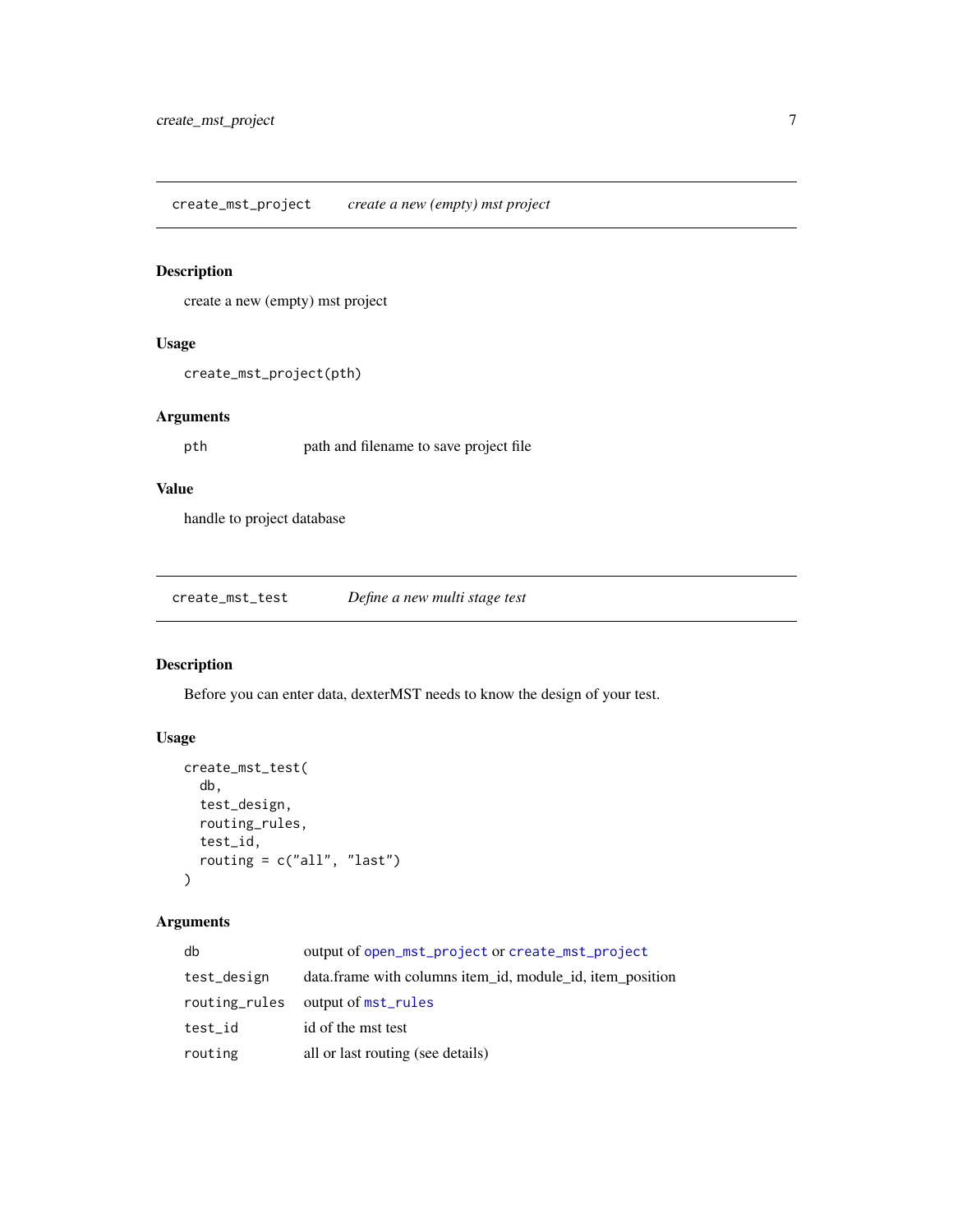#### Details

In dexterMST we use the following terminology:

- test collection of modules and rules to go from one module to the other. A test must have one starting module
- booklet a specific path through a mst test.
- module a block of items that is always administered together. Each item has a specific position in a module.
- routing rules rules to go from one module to another based on score on the current and possibly previous modules

Additionally, there are two possible types of routing:

all the routing rules are based on the sum of the current and previous modules

last the routing rules are based only on the current module

The type of routing must be defined for a test as a whole so it is not possible to mix routing types. In CML (as opposed to MML) the routing rules are actually used in the calibration so it is important they are correctly specified. DexterMST includes multiple checks, both when defining the test and when entering data, to make sure your routing rules are valid and your data conform to them.

#### Examples

```
# extended example
# we:
# 1) define an mst design
# 2) simulate mst data
# 3) create a project, enter scoring rules and define the MST test
# 4) do an analysis
library(dplyr)
items = data.frame(item_id=sprintf("item%02i",1:70), item_score=1, delta=sort(runif(70,-1,1)))
design = data.frame(item_id=sprintf("item%02i",1:70),
                      module_id=rep(c('M4','M2','M5','M1','M6','M3', 'M7'),each=10))
routing_rules = routing_rules = mst_rules(
\text{'124'} = \text{M1[0:5]} --+ \text{M2[0:10]} --+ \text{M4},\text{'125'} = \text{M1[0:5]} --+ \text{M2[11:15]} --+ \text{M5},\text{'136'} = \text{M1}[6:10] \text{ --+} \text{M3}[6:15] \text{ --+} \text{M6},'137' = M1[6:10] --+ M3[16:20] --+ M7)
theta = rnorm(3000)dat = sim_mst(items, theta, design, routing_rules,'all')
dat$test_id='sim_test'
dat$response=dat$item_score
scoring_rules = data.frame(
```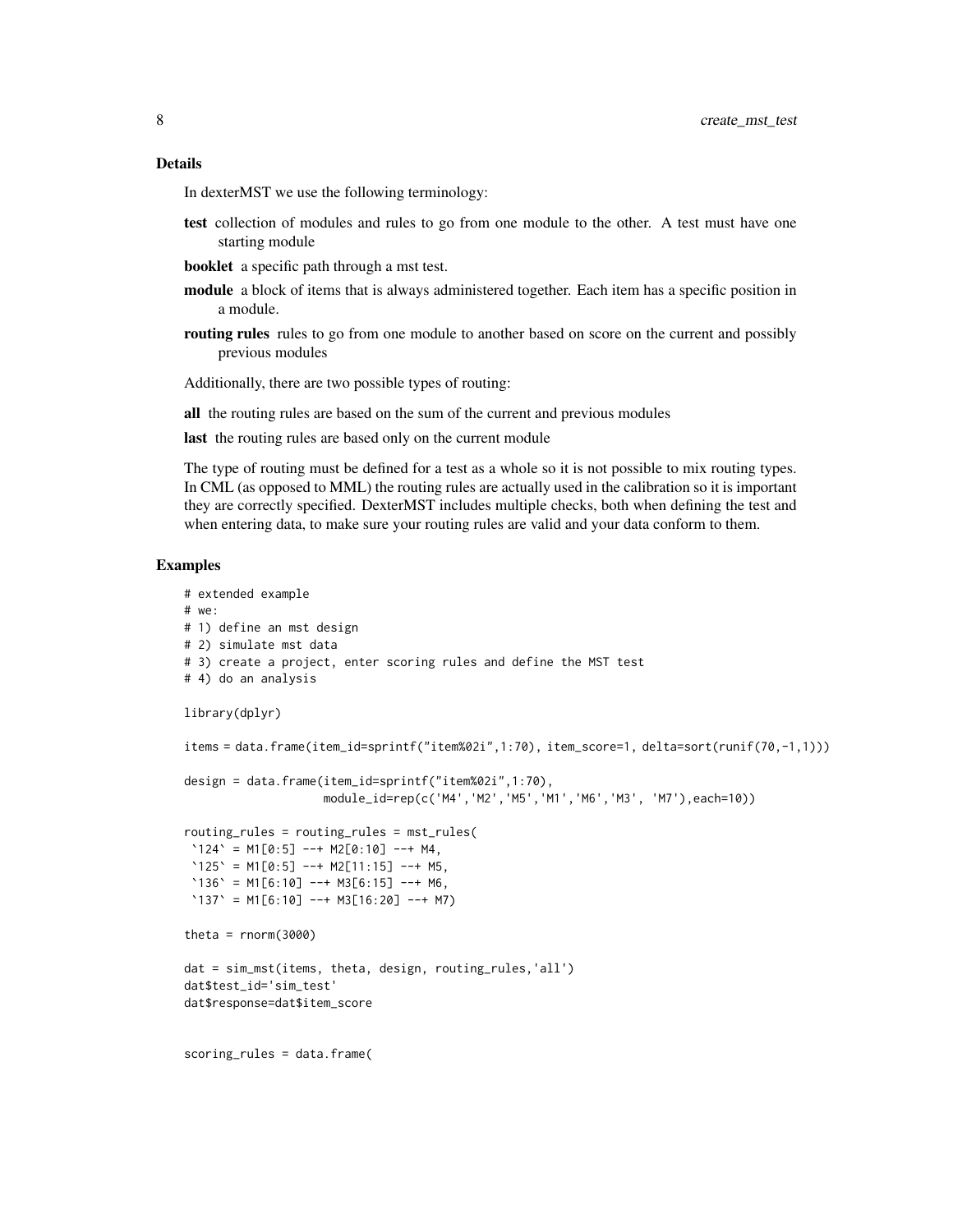# <span id="page-8-0"></span>design\_plot 9

```
item_id = rep(items$item_id,2),
  item_score= rep(0:1,each=nrow(items)),
  response= rep(0:1,each=nrow(items))) # dummy respons
db = create_mst_project(":memory:")
add_scoring_rules_mst(db, scoring_rules)
create_mst_test(db,
                test_design = design,
                routing_rules = routing_rules,
                test_id = 'sim_test',
                routing = "all")
add_response_data_mst(db, dat)
design_plot(db)
f = fit_enorm_mst(db)
head(coef(f))
abl = ability(get_responses_mst(db), f) %>%
   inner_join(tibble(person_id=as.character(1:3000), theta.sim=theta), by='person_id')
plot(abl$theta, abl$theta.sim)
abl = filter(abl, is.finite(theta))
cor(abl$theta, abl$theta.sim)
```
design\_plot *Plot the routing design of mst tests*

#### Description

Plot the routing design of mst tests

### Usage

```
design_plot(db, predicate = NULL, by_booklet = FALSE, ...)
```

| db         | dexterMST project database connection                                                          |
|------------|------------------------------------------------------------------------------------------------|
| predicate  | logical predicate to select data (tests, booklets, responses) to include in the design<br>plot |
| by_booklet | plot and color the paths in a test per booklet                                                 |
| $\cdot$    | further arguments to plot. igraph                                                              |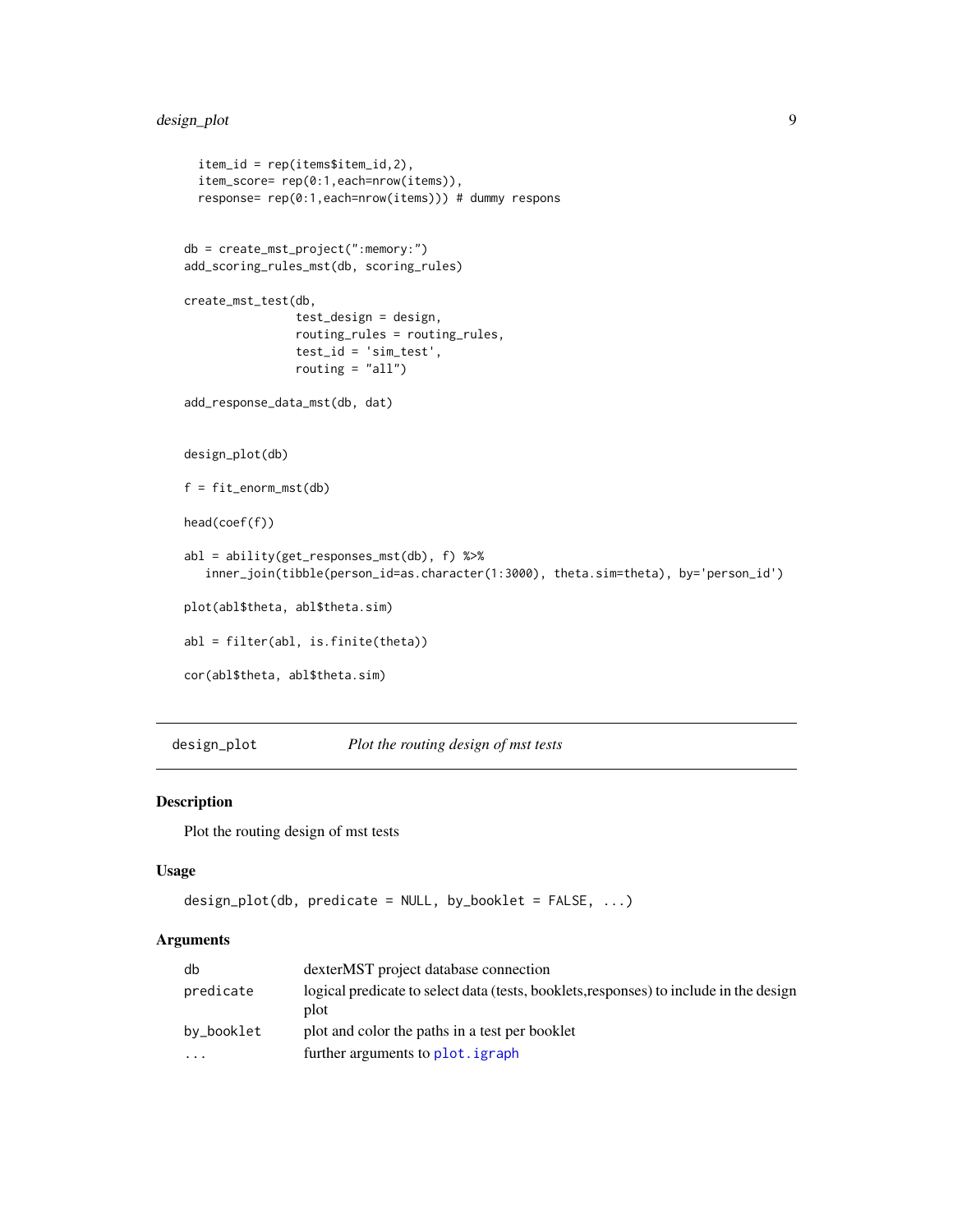# Details

You can use this function to plot routing designs for tests before or after they are administered. There are some slight differences.

If you have entered response data already, the thickness of the line will indicate the numbers of respondents that took the respective paths through the test. Paths not taken will not be drawn. You can use the predicate (see examples) to include or exclude items, tests and respondents.

If you have not entered response data, all lines will have equal thickness. Variables you can use in the predicate are limited to test\_id and booklet\_id in this case.

#### Examples

```
## Not run:
# plot test designs for all tests in the project
design_plot(db)
# plot design for a test with id 'math'
design_plot(db, test_id == 'math')
# plot design for test math with item 'circumference' turned off
# (this plot will only work if you have response data)
design_plot(db, test_id == 'math' & item_id != 'circumference')
```
## End(Not run)

DIF\_mst *Exploratory test for Differential Item Functioning*

# Description

Compares two parameter objects and produces a test for DIF based on equality of relative item difficulties category locations

#### Usage

```
DIF_mst(db, person_property, predicate = NULL)
```

| db              | an dexterMST db handle                                       |
|-----------------|--------------------------------------------------------------|
| person_property |                                                              |
|                 | name of a person property defined in your dexter MST project |
| predicate       | logical predicate to select data to include in the analysis  |

<span id="page-9-0"></span>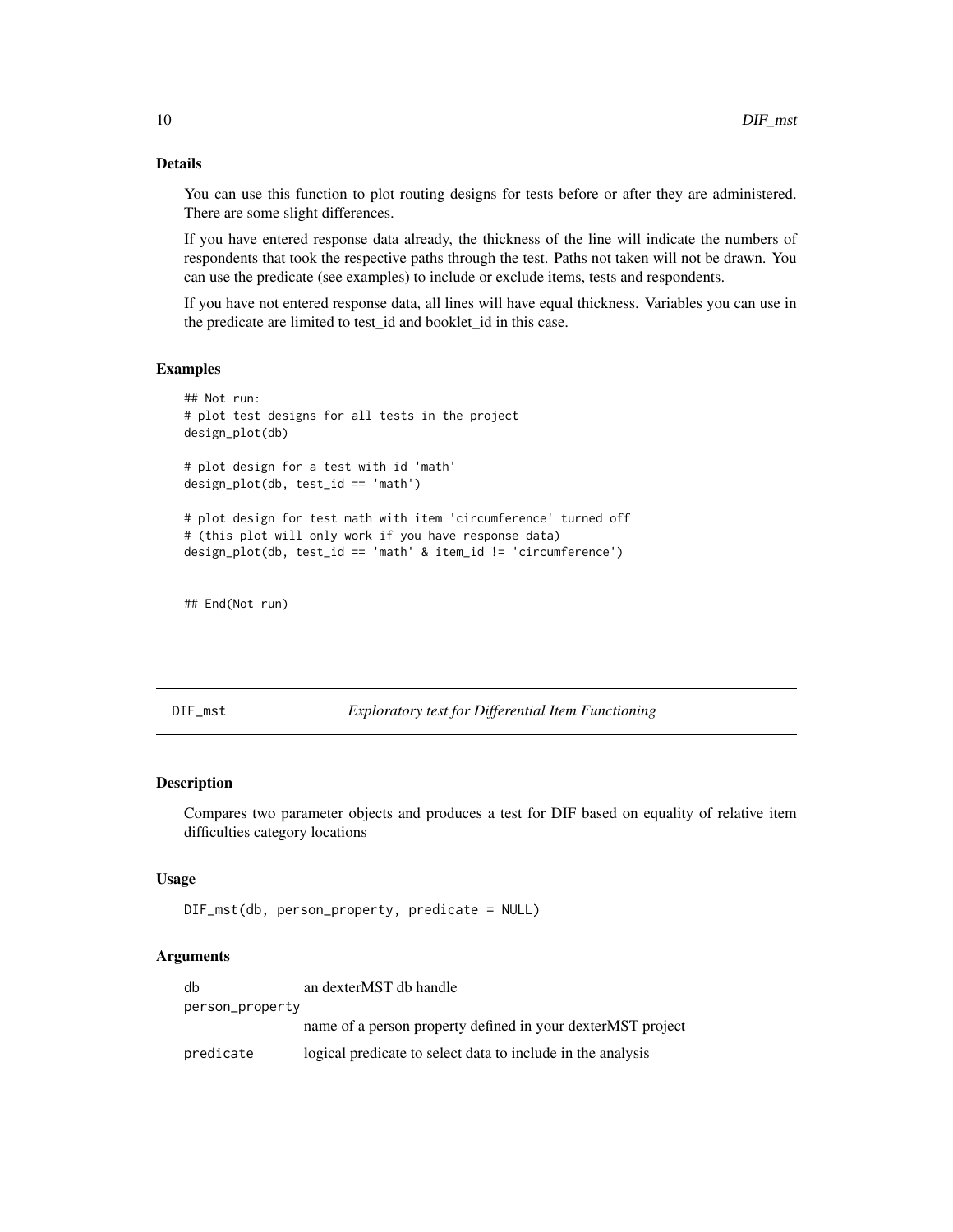# <span id="page-10-0"></span>fit\_enorm\_mst 11

# References

Bechger, T. M. and Maris, G (2015); A Statistical Test for Differential Item Pair Functioning. Psychometrika. Vol. 80, no. 2, 317-340.

#### Examples

```
## Not run:
dif = DIF_mst(db, person_property = 'test_mode')
print(dif)
plot(dif)
```
## End(Not run)

<span id="page-10-1"></span>fit\_enorm\_mst *Fit the extended nominal response model on MST data*

# Description

Fits an Extended NOminal Response Model (ENORM) using conditional maximum likelihood (CML) or a Gibbs sampler for Bayesian estimation; both adapted for MST data

# Usage

```
fit_enorm_mst(
  db,
  predicate = NULL,
  fixed_parameters = NULL,
 method = c("CML", "Bayes"),
  nDraws = 1000)
```

| db               | an dextermst db handle                                                                                                                                  |  |
|------------------|---------------------------------------------------------------------------------------------------------------------------------------------------------|--|
| predicate        | logical predicate to select data to include in the analysis, see details                                                                                |  |
| fixed_parameters |                                                                                                                                                         |  |
|                  | data.frame with columns 'item id', 'item score' and 'beta'                                                                                              |  |
| method           | If CML, the estimation method will be Conditional Maximum Likelihood. If<br>Bayes, a Gibbs sampler will be used to produce a sample from the posterior. |  |
| nDraws           | Number of Gibbs samples when estimation method is Bayes.                                                                                                |  |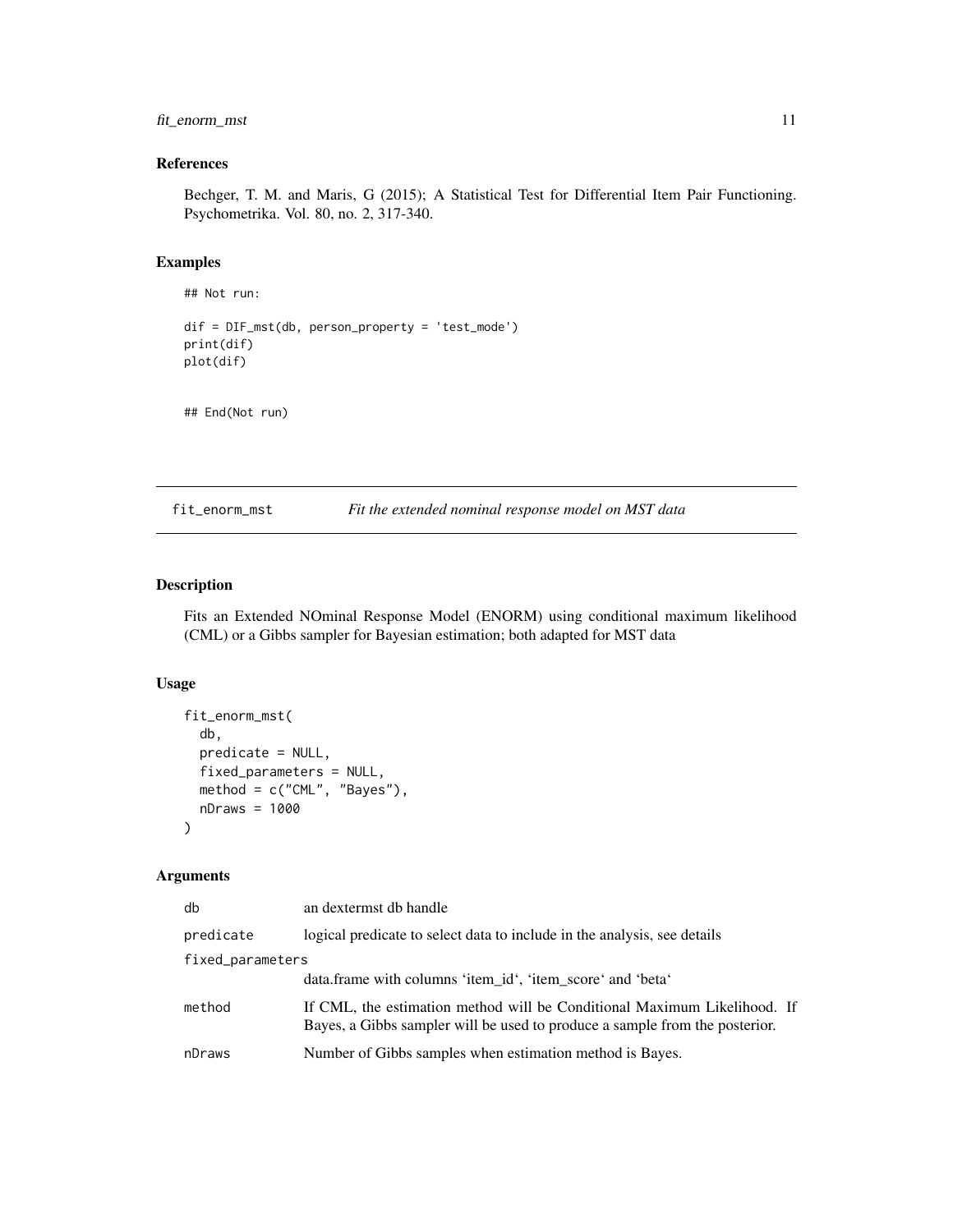You can use the predicate to include or omit responses from the analysis, e.g. ' $p = fit\_enorm\_mst(db,$ item\_id != 'some\_item' & student\_birthdate > '2005-01-01')'

DexterMST will automatically correct the routing rules for the purpose of the current analysis. There are some caveats though. Predicates that lead to many different designs, e.g. a predicate like response != 'NA' (which is perfectly valid but can potentially create almost as many tests as there are students) might take very long to compute.

Predicates that remove complete modules from a test, e.g. module\_nbr !=2 or module\_id != 'RU4' will cause an error and should be avoided.

#### Value

object of type 'mst\_enorm'. Can be cast to a data.frame of item parameters using function 'coef' or used in dexter's [ability](#page-0-0) functions

### References

Zwitser, R. J. and Maris, G (2015). Conditional statistical inference with multistage testing designs. Psychometrika. Vol. 80, no. 1, 65-84.

Koops, J. and Bechger, T. and Maris, G. (in press); Bayesian inference for multistage and other incomplete designs. In Research for Practical Issues and Solutions in Computerized Multistage Testing. Routledge, London.

<span id="page-11-1"></span>fit\_inter\_mst *Fit the interaction model on a single multi-stage booklet*

#### Description

Fit the interaction model on a single multi-stage booklet

#### Usage

```
fit_inter_mst(db, test_id, booklet_id)
```

| db         | a db handle                                     |
|------------|-------------------------------------------------|
| test id    | id of the test as defined in create mst test    |
| booklet id | id of the booklet as defined in create mst test |

<span id="page-11-0"></span>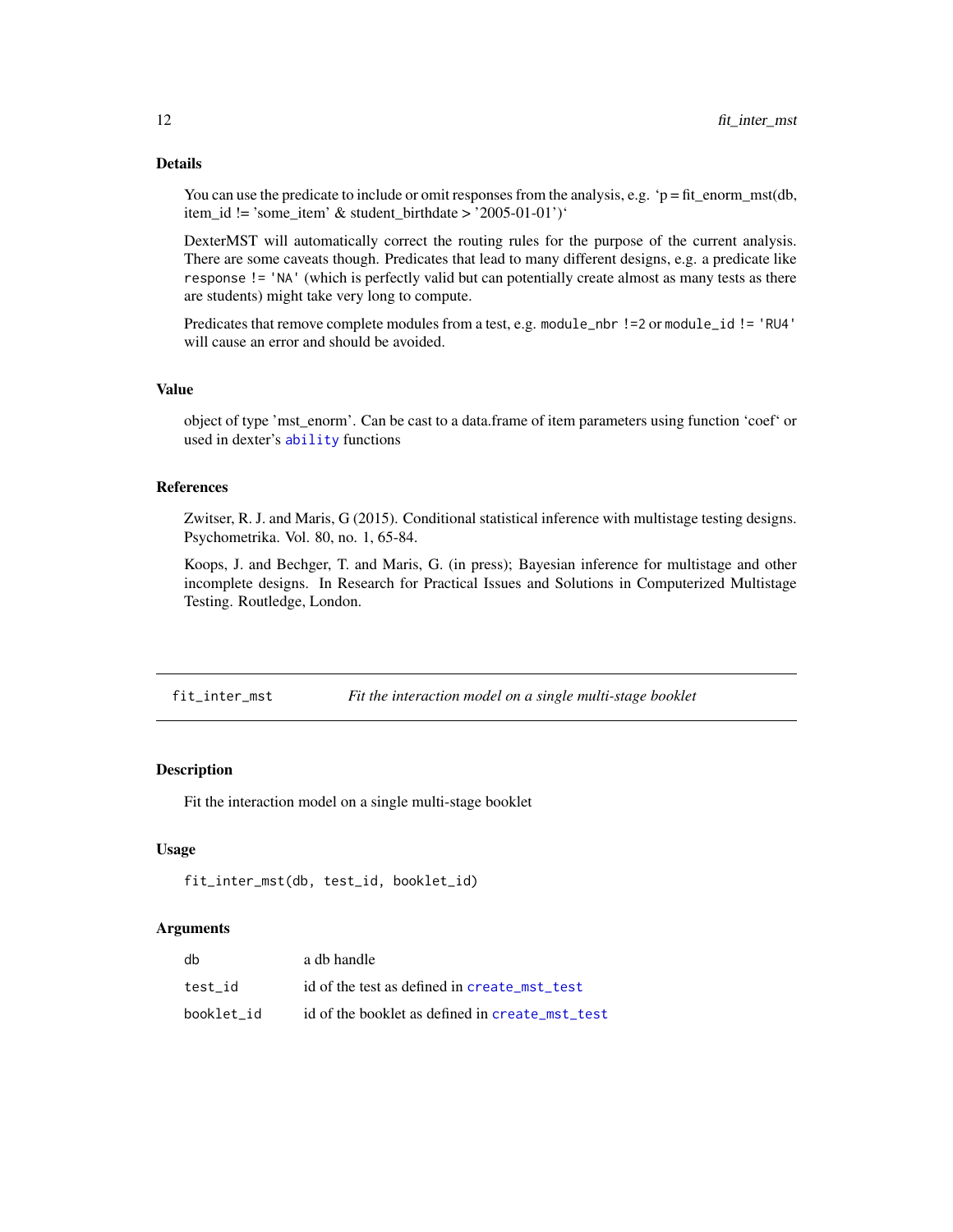<span id="page-12-0"></span>get\_booklets\_mst *retrieve information from a mst database*

# Description

retrieve information from a mst database

#### Usage

```
get_booklets_mst(db)
```
get\_design\_mst(db)

get\_routing\_rules\_mst(db)

get\_scoring\_rules\_mst(db)

get\_items\_mst(db)

get\_persons\_mst(db)

# Arguments

db dexterMST project database connection

get\_responses\_mst *Extract response data from a dexterMST database*

# Description

Extract response data from a dexterMST database

# Usage

```
get_responses_mst(
 db,
 predicate = NULL,
 columns = c("person_id", "test_id", "booklet_id", "item_id", "item_score")
)
```

| db        | a dexterMST project database connection                               |
|-----------|-----------------------------------------------------------------------|
| predicate | an expression to select data on                                       |
| columns   | the columns you wish to select, can include any column in the project |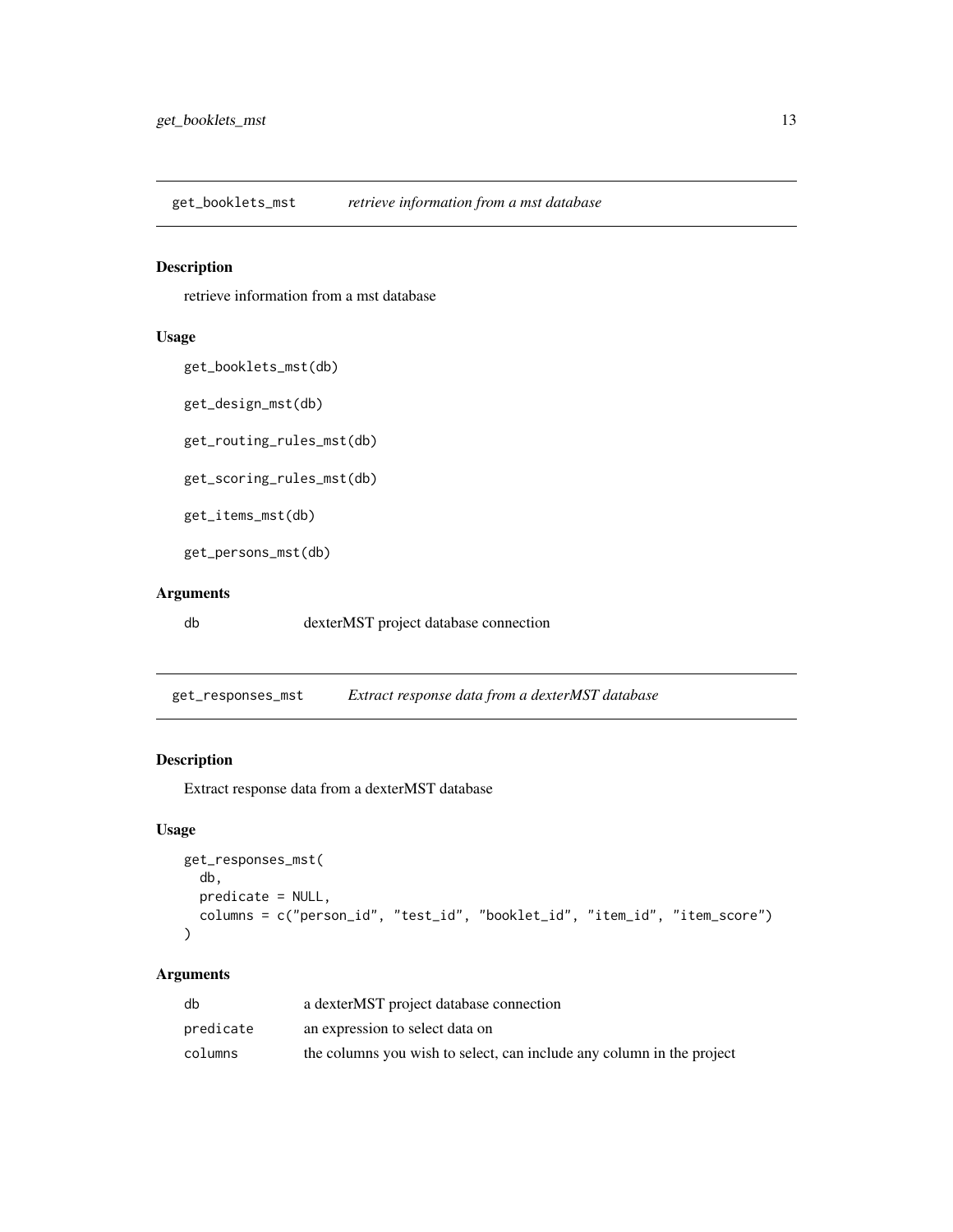# Value

a data.frame of responses

import\_from\_dexter *import data from a dexter project*

# **Description**

This function will import items, scoring rules, persons, test designs and responses from a dexter database into the dexterMST database.

#### Usage

```
import_from_dexter(db, dexter_db, dx_response_prefix = "")
```
#### Arguments

| db                 | dextermst project db connection                                                  |
|--------------------|----------------------------------------------------------------------------------|
| dexter db          | path to a dexter database file or open dexter db connection                      |
| dx_response_prefix |                                                                                  |
|                    | string to prefix responses from dexter with (usually not necessary, see details) |

#### Details

DexterMST has no problem calibrating data from linear tests. However, dexter and dexterMST have differently structured project databases. If you already have response data from linear tests in a dexter database, you can easily import it into your dexterMST database from there.

The dexterMST variables test\_id, module\_id and booklet\_id will all be set to the dexter variable booklet\_id (i.e. a linear test becomes a multistage test with one booklet and one module only).

It is assumed that items with equal id's in your dexter and dexterMST project refer to the same items. If an item in dexter has different score categories compared to an existing item with the same item\_id in dexterMST an error will be generated. If the same response to the same item has a different score, this will also generate an error. However, it is possible for an item in dexter to have scoring rules for responses not defined in dexterMST and vice versa.

In the unusual and unfortunate situation that the same response to the same item should have a different score in dexter than in dexterMST, you can use the parameter dx\_response\_prefix to prefix the responses in dexter with some unique combination of characters, e.g. "dexter". In practice this sometimes happens when old archived data is only available in scored form (i.e. response 0 has score 0, response 1 has score 1) and new data is available in raw form but the actual response can also be 0 or 1, etc. causing a conflict.

<span id="page-13-0"></span>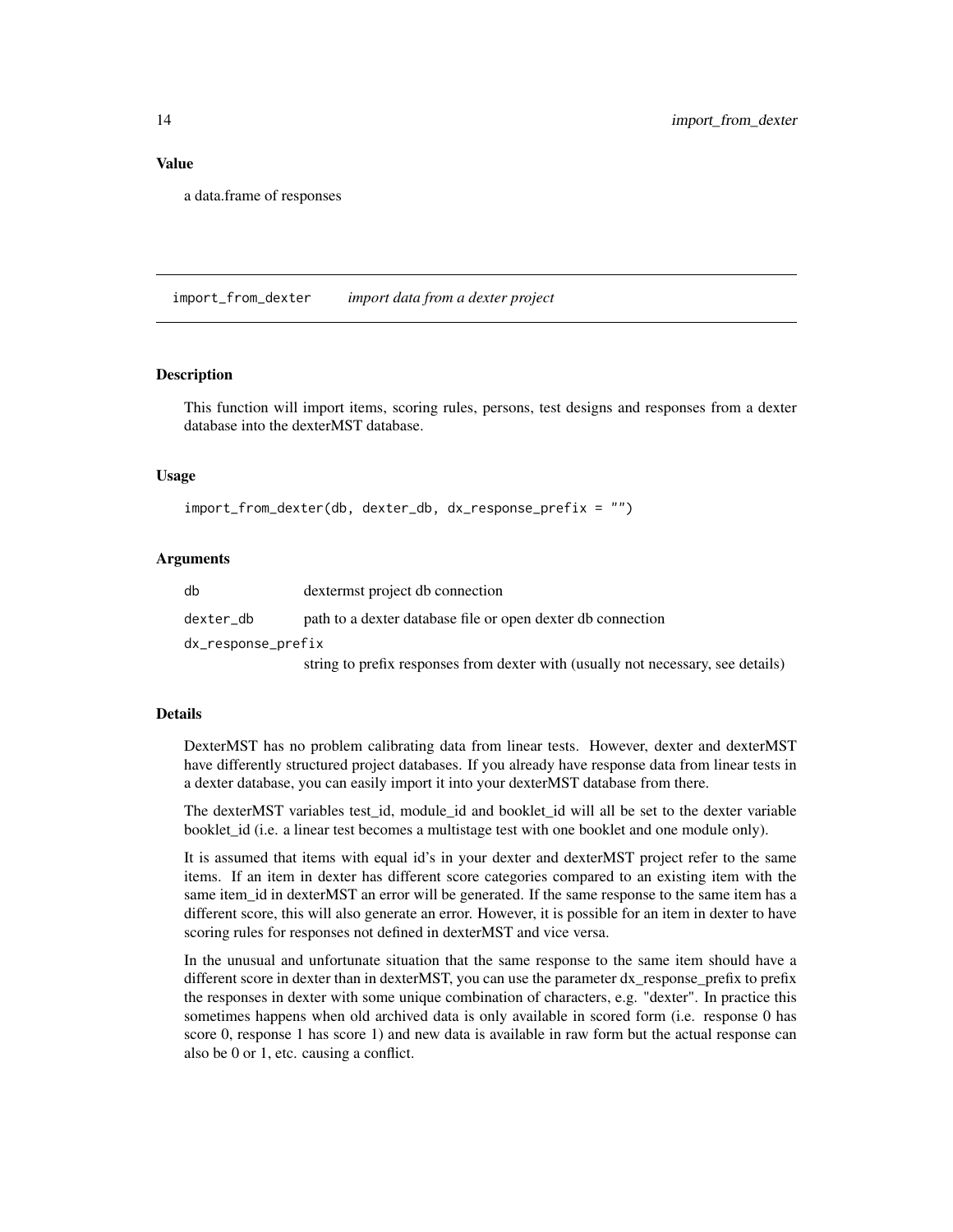#### <span id="page-14-0"></span>mst\_rules 15

#### Examples

```
## Not run:
library(dexter)
dbDex = start_new_project(verbAggrRules, "verbAggression.db",
 person_properties=list(gender="unknown"))
add_booklet(dbDex, verbAggrData, "agg")
add_item_properties(dbDex, verbAggrProperties)
db = create_mst_project(':memory:')
import_from_dexter(db, dbDex)
f_mst = fit\_enorm_mst(db)f_dexter = fit_enorm(dbDex)
close_mst_project(db)
close_project(dbDex)
```
## End(Not run)

<span id="page-14-1"></span>mst\_rules *Define routing rules*

#### **Description**

Define routing rules for use in [create\\_mst\\_test](#page-6-1)

#### Usage

mst\_rules(...)

#### Arguments

... routing rules defined using a a dot-like syntax, read –+ as an arrow and [:] as a range of score to move to the next stage

#### Details

Each scoring rule in '...' defines one or more routing rules together making up a booklet. For example, 'route1 =  $a[0:5]$  -+  $d[9:15]$  -+ f' means a start at module 'a', continue to module 'd' when the score on 'a' is between 0 and 5 (inclusive) and continue to 'g' when the score on modules 'a + b' is between 0 and 8 (for 'All' routing) or the score on just module 'b' is between 0 and 8 (for 'Last' routing). 'route1' becomes the id of the specific path or booklet, which must be supplied with the data later.

A routing design for a linear (non-multistage) booklet can simply be entered as mst\_rules(my\_booklet = my\_single\_module).

#### Value

data.frame with columns...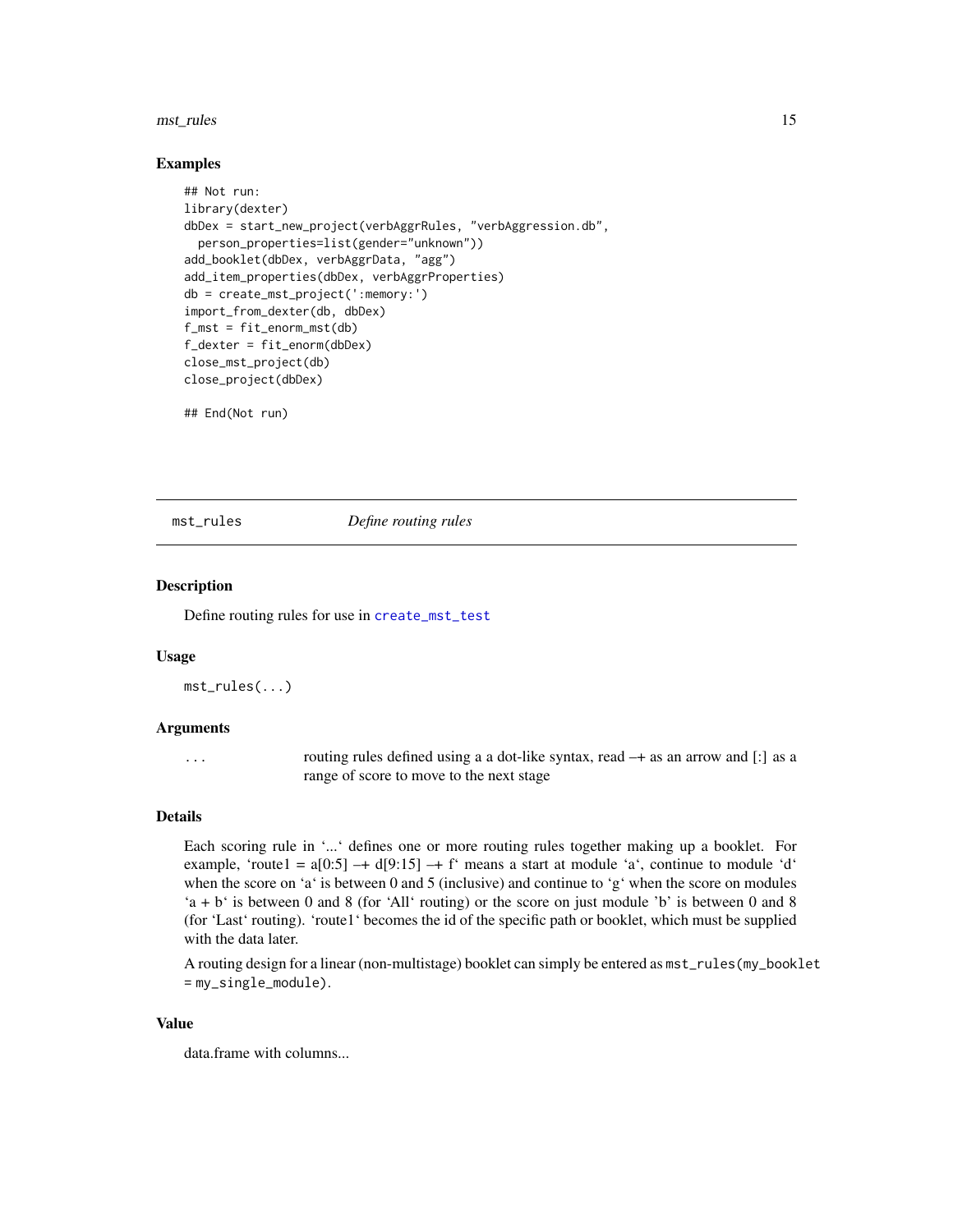#### See Also

[create\\_mst\\_test](#page-6-1) for a description of all and last routing and [add\\_response\\_data\\_mst](#page-3-1) to see how to enter data

### Examples

```
# a (complicated) three stage (1-3-3) routing design with 9 booklets and 7 modules
routines\_rules = mst\_rules(bk1 = M1[0:61] --+ M2[0:136] --+ M5,bk2 = M1[0:61] --+ M2[137:183] --+ M6,
                         bk3 = M1[0:61] --+ M2[184:Inf] --+ M7,
                         bk4 = M1[62:86] --+ M3[0:98] --+ M5,
                         bk5 = M1[62:86] --+ M3[99:149] --+ M6,
                         bk6 = M1[62:86] --+ M3[150:Inf] --+ M7,
                         bk7 = M1[87:Inf] --+ M4[0:98] --+ MS,
                         bk8 = M1[87:Inf] --+ M4[99:130] --+ M6,
                         bk9 = M1[87:Inf] --+ M4[131:Inf] --+ M7)
```
<span id="page-15-1"></span>open\_mst\_project *open an existing mst project*

#### Description

open an existing mst project

#### Usage

open\_mst\_project(pth)

#### Arguments

pth path to project file

plot.DIF\_stats\_mst *plot method for DIF\_mst*

#### Description

plot method for DIF\_mst

#### Usage

```
## S3 method for class 'DIF_stats_mst'
plot(x, items = NULL, items = items, items, items = items, ...)
```
<span id="page-15-0"></span>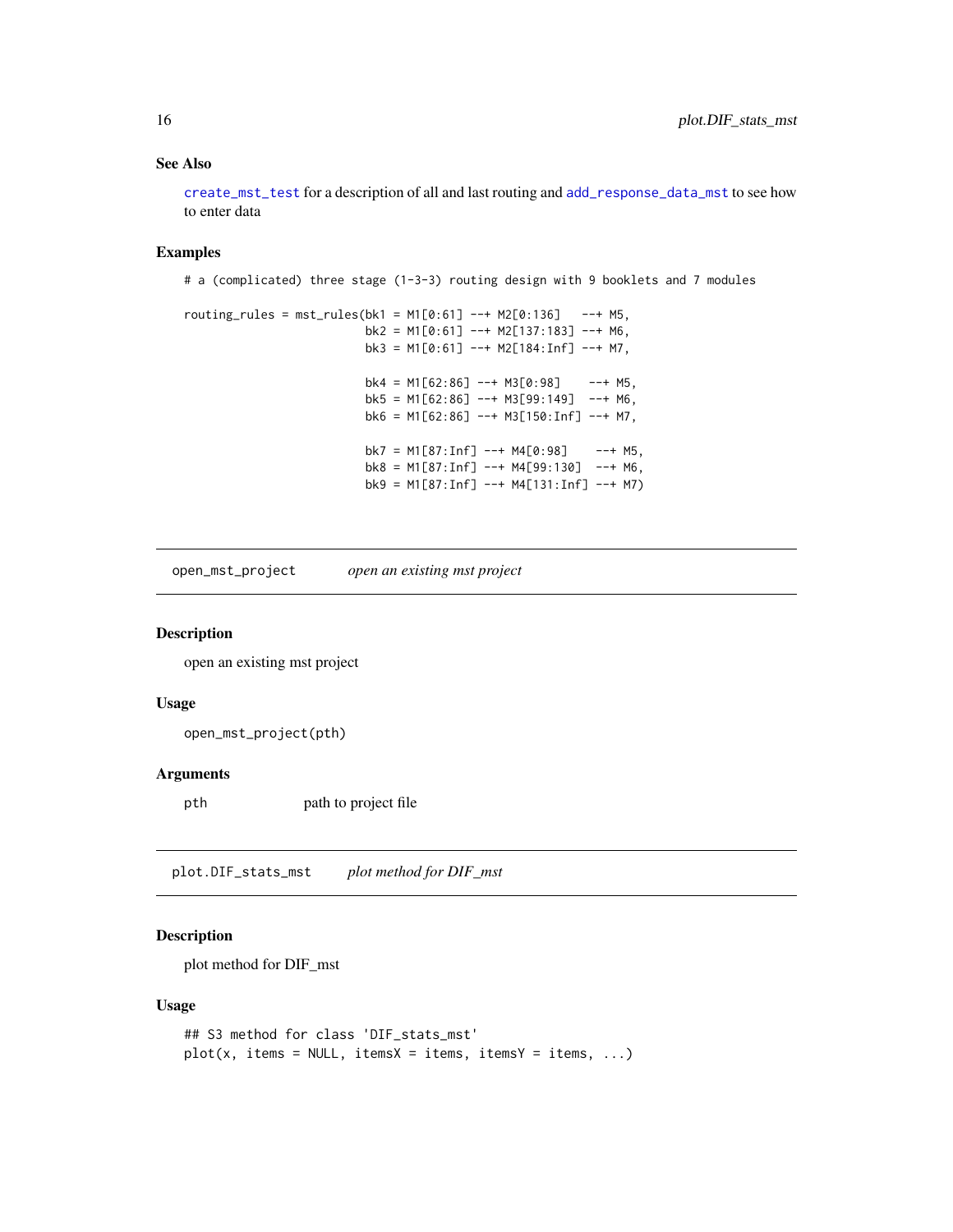# <span id="page-16-0"></span>plot.im\_mst 17

# Arguments

| х      | object produced by DIF_mst                                                                                               |
|--------|--------------------------------------------------------------------------------------------------------------------------|
| items  | character vector of item id's for a subset of the plot. Useful if you have many<br>items. If NULL all items are plotted. |
| itemsX | character vector of item id's for the X axis                                                                             |
| itemsY | character vector of item id's for the Y axis                                                                             |
|        | further arguments to plot                                                                                                |

plot.im\_mst *plots for the interaction model*

# Description

plots for the interaction model

# Usage

```
## S3 method for class 'im_mst'
plot(x, item_id = NULL, show.observed = TRUE, curtains = 10, zoom = FALSE, ...)
```
# Arguments

| $\mathsf{x}$  | output of fit_inter_mst                                                            |
|---------------|------------------------------------------------------------------------------------|
| item_id       | id of the item to plot                                                             |
| show.observed | plot the observed mean item scores for each test score                             |
| curtains      | percentage of most extreme values to cover with curtains, 0 to omit curtains       |
| zoom          | if TRUE, limits the plot area to the test score range allowed by the routing rules |
| $\cdots$      | further arguments to plot                                                          |

profile\_tables\_mst *Profile analysis*

# Description

Expected and observed domain scores per booklet and test score

# Usage

```
profile_tables_mst(parms, domains, item_property)
```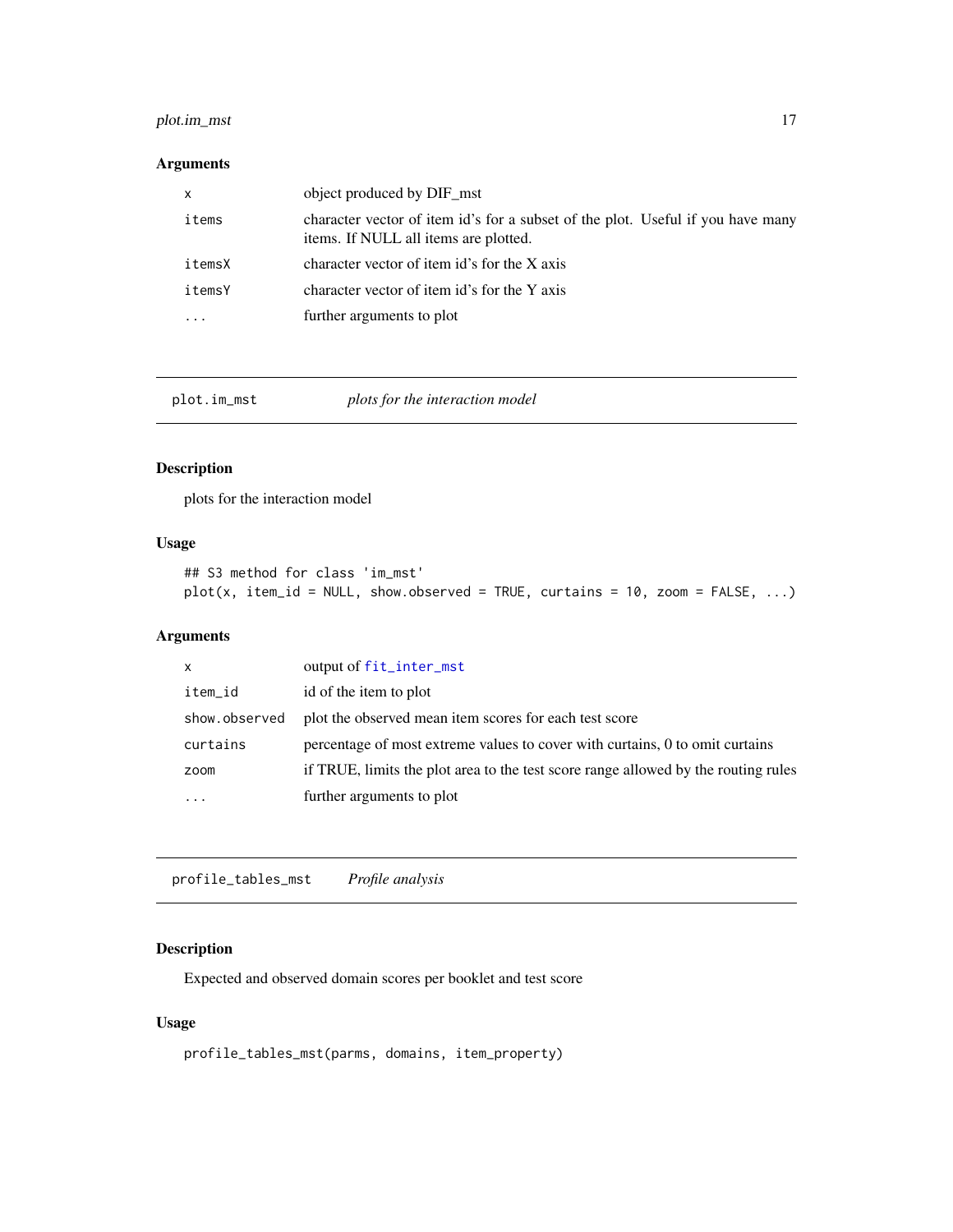# <span id="page-17-0"></span>Arguments

| parms   | An object returned by fit_enorm_mst                                            |
|---------|--------------------------------------------------------------------------------|
| domains | data.frame with column item id and a column whose name matches 'item property' |
|         | item property the name of the item property used to define the domains.        |

# Value

a data.frame with expected score per domain, booklet and booklet\_score

| sim mst | Simulate multistage testing data |
|---------|----------------------------------|
|---------|----------------------------------|

# Description

Simulates data from an extended nominal response model according to an mst design

# Usage

sim\_mst(pars, theta, test\_design, routing\_rules, routing = c("last", "all"))

| pars          | item parameters, can be either: a data frame with columns item id, item score,<br>beta or a dexter or dexterMST parameters object |
|---------------|-----------------------------------------------------------------------------------------------------------------------------------|
| theta         | vector of person abilities                                                                                                        |
| test_design   | data.frame with columns item_id, module_id                                                                                        |
| routing_rules | output of mst_rules                                                                                                               |
| routing       | 'all' or 'last' routing                                                                                                           |